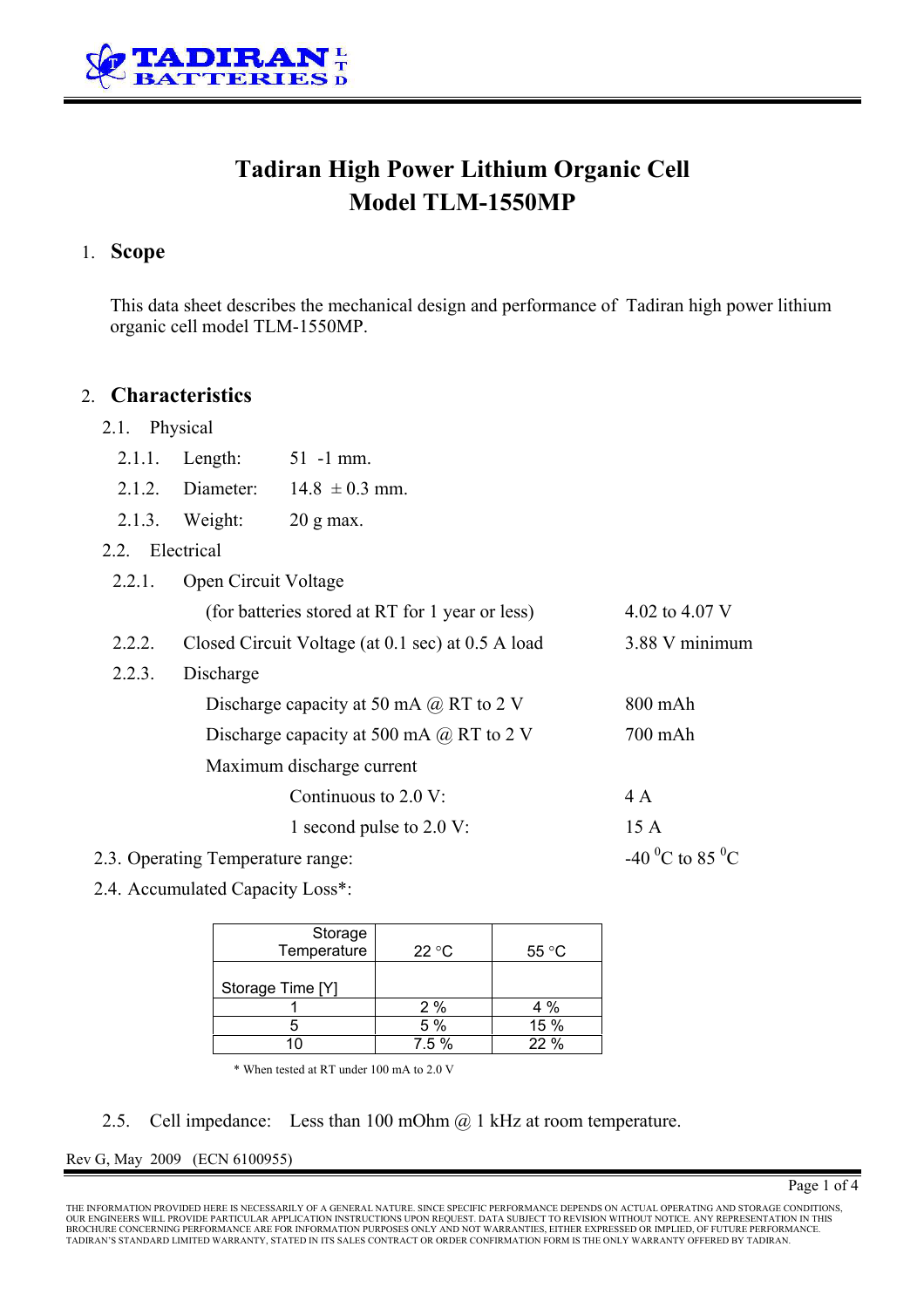

## 2.6. Performance Data:



# **Discharge capability at RT**

**Pulse capability at RT** 



### Rev G, May 2009 (ECN 6100955)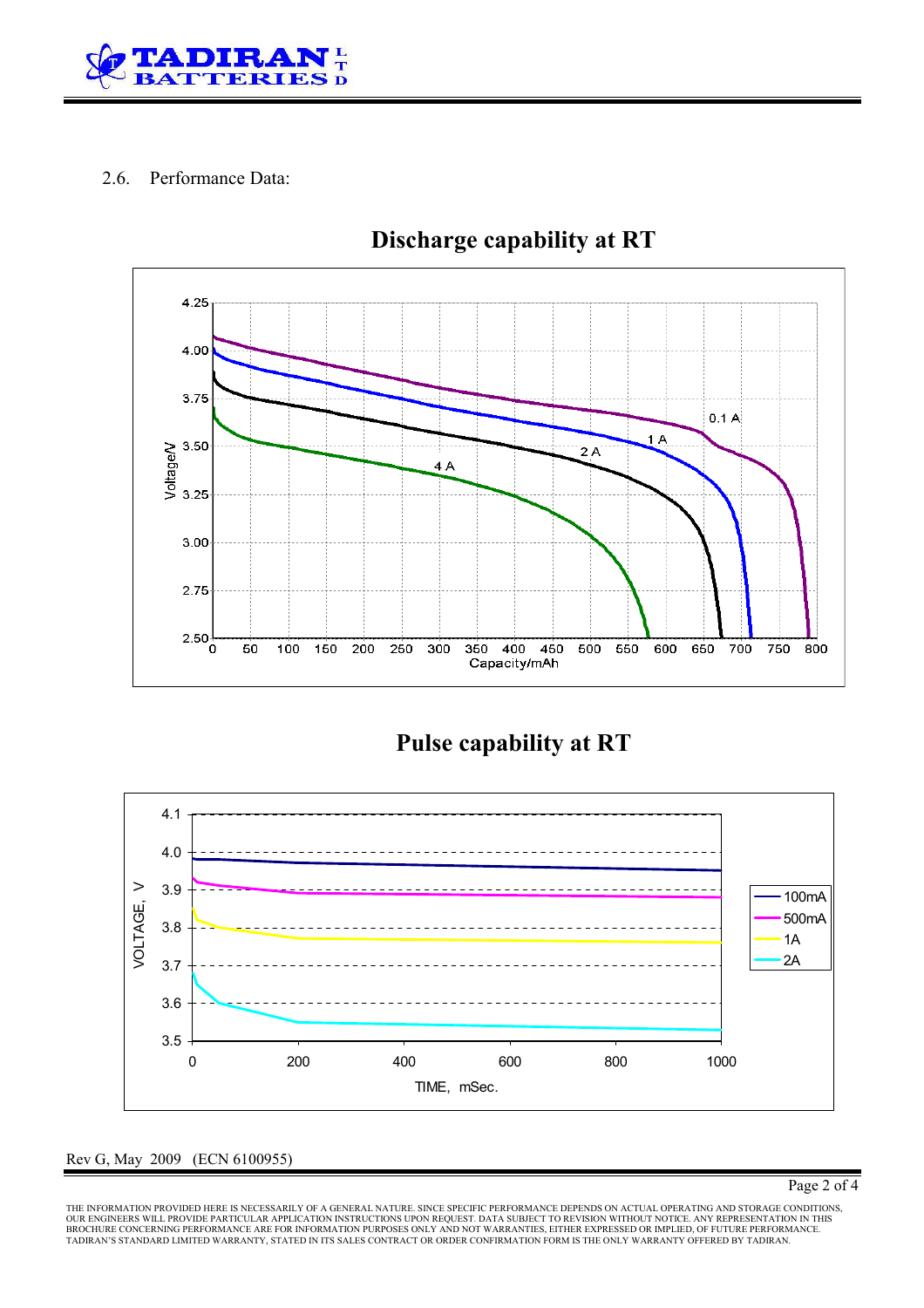



**Discharge capability @ 1 A at several temperatures** 

**Pulse capability @ 1 A at several temperatures** 



### Rev G, May 2009 (ECN 6100955)